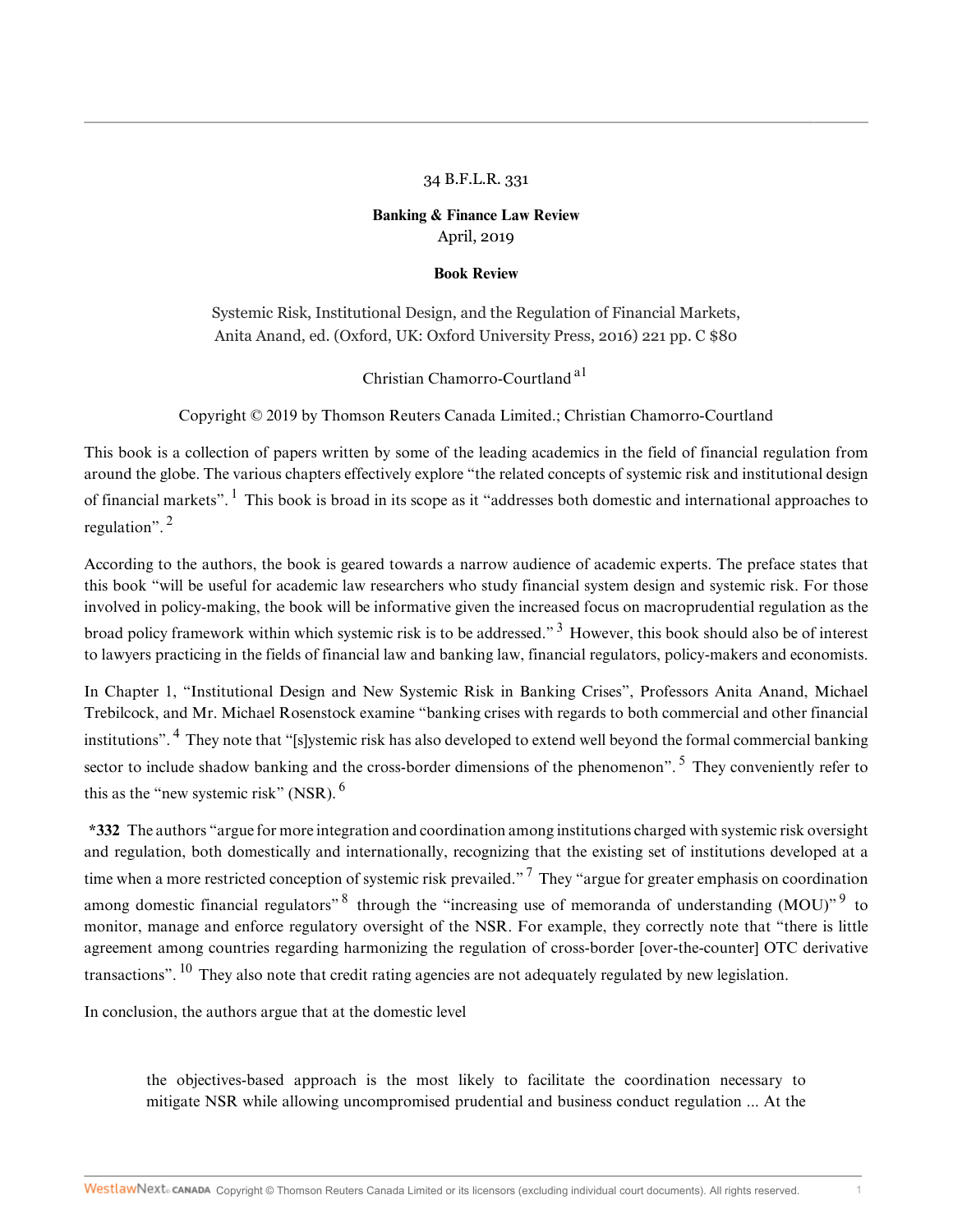<span id="page-1-0"></span>international level, [they] propose an expanded use of soft law including MOUs among countries to bind them to a system of monitoring and managing the NSR".  $^{11}$  $^{11}$  $^{11}$ 

In Chapter 2, "Perspectives on Regulating Systemic Risk", Professor Steven L. Schwarcz focuses on trying to prevent excessive corporate risk-taking by arguing that regulation should target managers in their personal capacity instead of imposing firm-level liability. The author correctly notes that "[a]nother reason why systemic shocks are inevitable is that the financial system is constantly changing. As a result, systemic risk regulation will often lag financial reality."<sup>[12](#page-3-12)</sup>

Professor Schwarcz convincingly argues that managers of systemically important firms should owe a duty to the public.

<span id="page-1-2"></span><span id="page-1-1"></span>Because corporate risk-taking can impact the public in addition to impacting investors, one way of controlling excessive risk-taking would be to require the managers of a systemically important firm to run the firm as agents not merely for the investors but also for the public. To that extent, such managers would not only have a private corporate governance duty to investors but also a "public governance duty" to society not to engage in excessive risk-taking that could systemically harm the public. [13](#page-3-13)

<span id="page-1-3"></span>Overall, he concludes that since systemic shocks are inevitable, "regulation should therefore be aimed at protecting the financial system from the impact of those shocks."  $^{14}$  $^{14}$  $^{14}$ 

<span id="page-1-4"></span>**\*333** In Chapter 3, "Law, Financial Instability, and the Institutional Structure of Financial Regulation", Professor Dan Awrey tries to provide an answer to the fundamental question: "what role, if any, does institutional structure play in advancing the objectives of financial regulation?" <sup>[15](#page-3-15)</sup> The author notes that "the law is an important and often neglected part of the story. By paying closer attention to contractual, legislative, and regulatory frameworks which together comprise the structure of the financial system, we may therefore be able to better understand the causes of financial stability." [16](#page-3-16)

<span id="page-1-6"></span><span id="page-1-5"></span>Professor Awrey highlights that the "regulatory authorities on both sides of the Atlantic failed to adopt a coordinated approach toward the identification, monitoring, and response to potential threats to financial stability."<sup>[17](#page-4-0)</sup> In line with the observations made by the other authors in this book, he notes that "in an increasingly globalized and interconnected financial system, the institutional structure of financial regulation at the domestic level may be less important than an effective global regulatory architecture." [18](#page-4-1)

<span id="page-1-8"></span><span id="page-1-7"></span>In Chapter 4, "Further Assessment of the Iron Law of Financial Regulation: A Postscript to Regulating in the Dark", Professor Roberta Romano provides a very dark account of the failures of the *Dodd-Frank Act*. This chapter leaves a bitter after-taste that uses a tone that does not gel well with the rest of the book. Professor Romano notes that "we would appear to have learned very little from the recent crisis."  $19$  She uses a part of this chapter to launch personal attacks against Barney Frank by calling him a "poorly informed and highly partisan political actor." <sup>[20](#page-4-3)</sup>

<span id="page-1-10"></span><span id="page-1-9"></span>She also criticizes the creation of the Consumer Financial Protection Bureau (CFPB) for being an administrative agency that is "formally insulated from political accountability." <sup>[21](#page-4-4)</sup> She argues that the "most troubling aspect of the CFPB's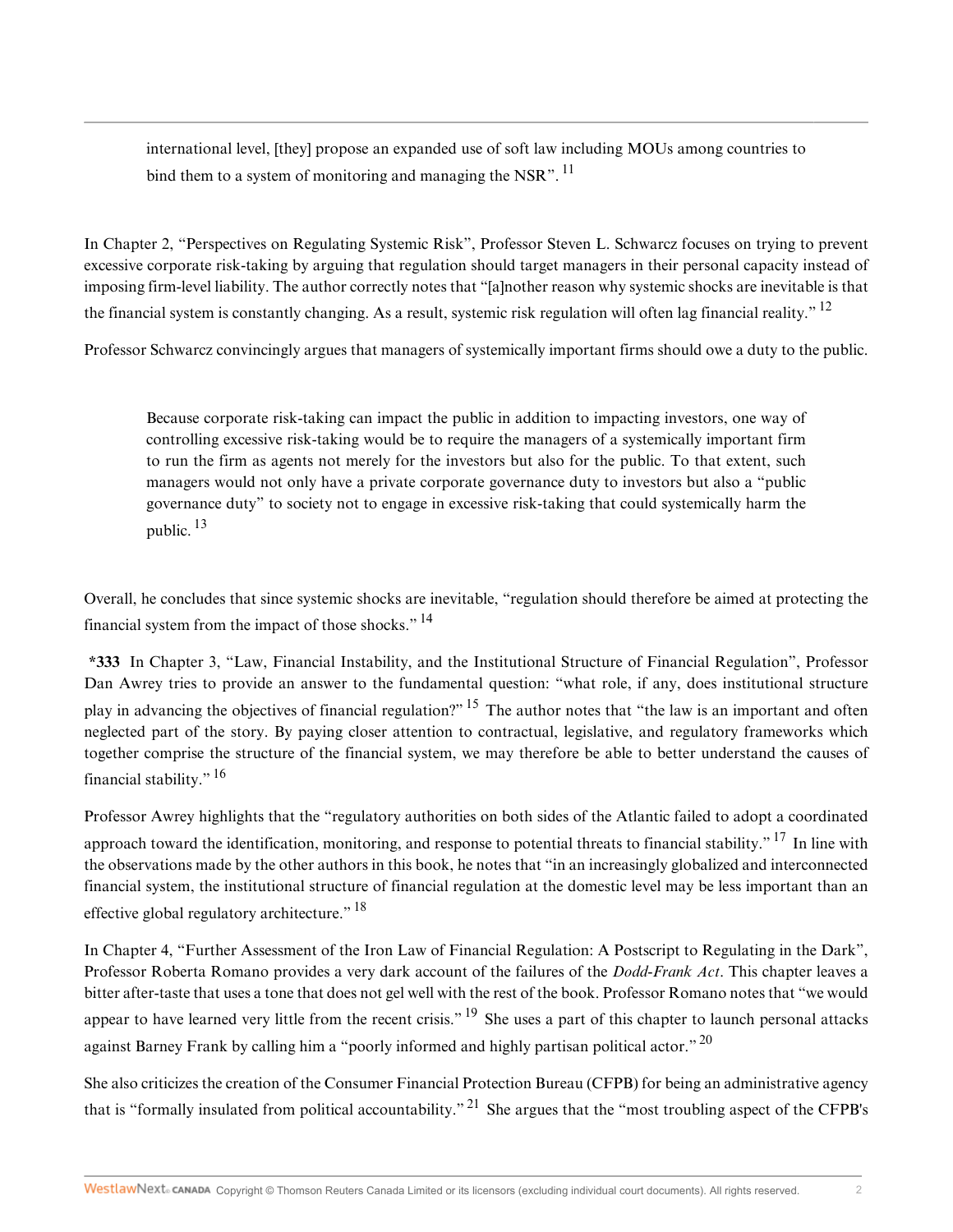<span id="page-2-0"></span>unique insulation from congressional oversight, however, is that it has facilitated policy-making that evades democratic accountability and that, on occasion, has been of questionable lawfulness."  $^{22}$  $^{22}$  $^{22}$ 

However, in order to provide a more balanced approach, Romano should have highlighted some of the major achievements of the CFPB in protecting retail consumers since it was created. These include, *inter alia*, the \$1 billion fine imposed on Wells Fargo related to auto loans and the guidance issued to consumers about the risks of investing in crypto-currencies.

**\*334** As the CFPB is an administrative agency that is entirely independent of the executive branch and placed entirely within the Federal Reserve System, Romano has highlighted that congressional committees are unable to impose budgetary restrictions on the CFPB. However, Romano does not stress that consumer protection is an important goal, and it appears that the CFPB was intentionally set up this way so that Congress could not strip it of its budget, which is a real risk under the current administration in the US. Ultimately, Romano argues that CFPB should have been a sunset agency so that Congress could revisit its authorization in the future.

In Chapter 5, "Reflections on Financial Crises, Regulation and Sunsetting", Professor Edward M. Iacobucci responds to Professor Romano's arguments on including sunset provisions in new legislation. He critiques her position and argues that it is unnecessary to include sunset provisions in crisis legislation because "crisis legislation is better informed than pre-crisis legislation, and thus from a Bayesian perspective is at least presumptively better."<sup>[23](#page-4-6)</sup> Therefore, he favours permanent legislation over temporary legislation.

<span id="page-2-2"></span><span id="page-2-1"></span>In Chapter 6, "China's Long March to Dismantling the Financial Great Wall: RMB Internationalization and Macroprudential Policy", Dr. Weitseng Chen has argued that by internationalizing the RMB without adopting macroprudential policies, China has underestimated the dangers posed by systemic risk. He argues that the RMB cannot become an international reserve currency until it becomes "freely convertible", <sup>[24](#page-4-7)</sup> which China plans for the year 2020. However, he notes that lifting capital controls could increase investment bubbles. Consequently, he argues that systemic risk could be triggered by the rapid pace of the RMB's internationalization. "Until the domestic banking and financial industries are overhauled, systemic risk will continue to grow unchecked in China." [25](#page-4-8)

<span id="page-2-3"></span>Dr. Chen also notes that shadow banking has liberalized China's financial sector; however, there are serious concerns with respect to systemic risk when complex products and services are being offered to the public. Furthermore, the size of the shadow banking industry is estimated to be RMB 25 trillion as of the end of 2013 (approximately 43% of China's GDP). Therefore, the Chinese government has to keep a close eye on these developments. He concludes that "China's financial industry as a whole has become 'too-big-to-fail', and this is not only a problem for Chinese regulators but also its trading partners around the world."<sup>[26](#page-4-9)</sup>

<span id="page-2-4"></span>In Chapter 7, "Emergency Liquidity Assistance and Systemic Risk", Professor Rosa Maria Lastra adopts a comparative perspective in the analysis of the emergency liquidity assistance/lender of last resort facility (ELA/LOLR) **\*335** and discusses this instrument in the prevention and containment of systemic risk. She argues that "the interconnectedness of financial markets has rendered financial stability as a 'national, regional and international goal.' This makes it a global public good that 'does not stop at national borders'." [27](#page-4-10) Furthermore, she makes a critical point that "the central bank should not lend to insolvent institutions though, of course, it is difficult to define insolvency." <sup>[28](#page-4-11)</sup>

<span id="page-2-7"></span><span id="page-2-6"></span><span id="page-2-5"></span>Finally, she concludes that a clear legal framework is needed that "sets out LOLR policies and procedures in advance *ex ante*, but leaves ample discretion to act and establishes adequate accountability *ex post*. Flexibility and speed are essential."<sup>[29](#page-4-12)</sup> She observes that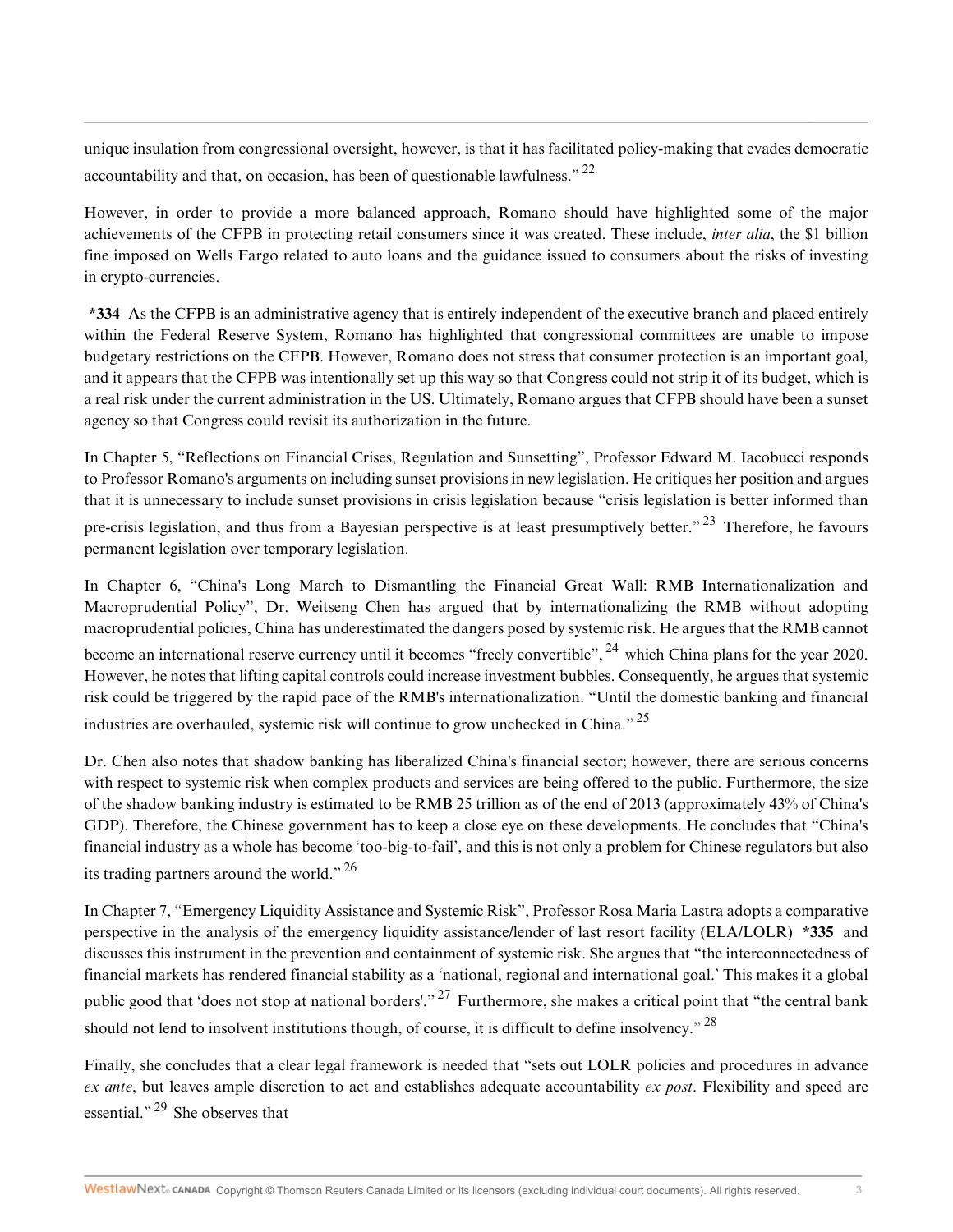<span id="page-3-17"></span>[t]oday's interconnectedness of financial institutions and markets and the nature of funding markets suggest that support should be granted without unnecessary restrictions against collateral to solvent financial institutions to counteract the risk of contagion ... We need to think outside the boundaries of national law to find solutions to the challenges we face." [30](#page-4-13)

Overall, this book is unique because it provides divergent opinions and sometimes conflicting views on how to best regulate the international financial system and contain systemic risk. It is an enjoyable and informative read that I would recommend to anyone who is interested in expanding their knowledge on financial regulation and systemic risk from a legal perspective.

### Footnotes

- <span id="page-3-0"></span>[a1](#page-0-0) Dr. Christian Chamorro-Courtland is a Lecturer of Business Law at the University of Sydney Business School, Australia. LLB, LLM (King's College London, UK), PhD (Osgoode Hall Law School, York University, Canada).
- <span id="page-3-1"></span>[1](#page-0-1) Anita Anand, ed., *Systemic Risk, Institutional Design, and the Regulation of Financial Markets* (Oxford, UK: Oxford University Press, 2016) at vii (preface).
- <span id="page-3-2"></span>[2](#page-0-2) *Ibid.* at vii (preface).
- <span id="page-3-3"></span>[3](#page-0-3) *Ibid.* at x (preface).
- <span id="page-3-4"></span>[4](#page-0-4) *Ibid.* at 2.
- <span id="page-3-5"></span>[5](#page-0-5) *Ibid.*
- <span id="page-3-6"></span>[6](#page-0-6) *Ibid.*
- <span id="page-3-7"></span>[7](#page-0-7) *Ibid.* at 5.
- <span id="page-3-8"></span>[8](#page-0-8) *Ibid.* at 6.
- <span id="page-3-9"></span>[9](#page-0-9) *Ibid.* at 6.
- <span id="page-3-10"></span>[10](#page-0-10) *Ibid.* at 13.
- <span id="page-3-11"></span>[11](#page-1-0) *Ibid.* at 37.
- <span id="page-3-12"></span>[12](#page-1-1) *Ibid.* at 42.
- <span id="page-3-13"></span>[13](#page-1-2) *Ibid.* at 54.
- <span id="page-3-14"></span>[14](#page-1-3) *Ibid.* at 59.
- <span id="page-3-15"></span>[15](#page-1-4) *Ibid.* at 62.
- <span id="page-3-16"></span>[16](#page-1-5) *Ibid.* at 79.